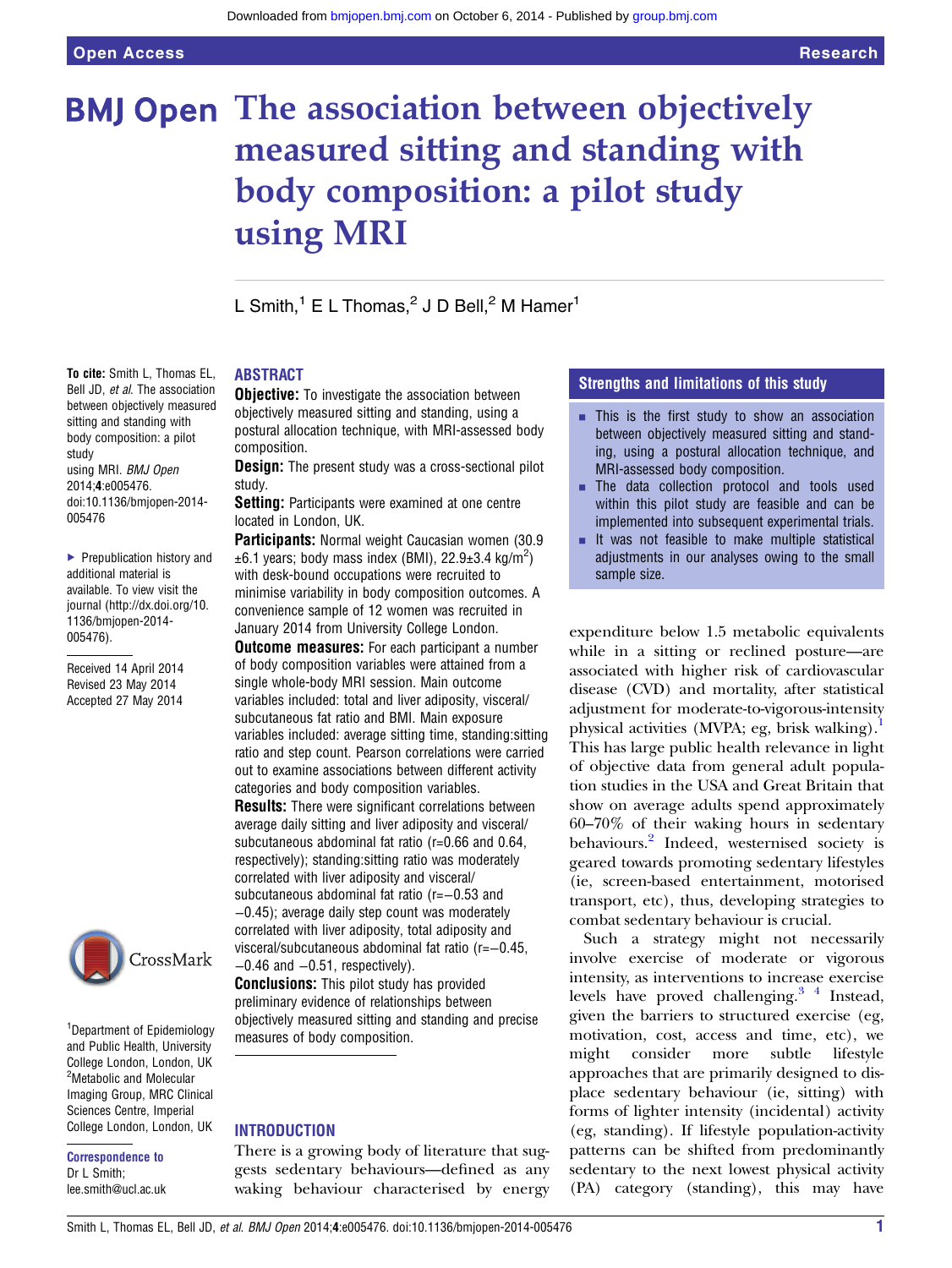public health benefit given the low proportion of individuals meeting current PA guidelines.

Until now, limited epidemiological evidence has been generated on the associations between light-intensity activity and health. This is partially owing to measurement issues; self-reported PA questionnaires are designed to capture MVPA and there are technical limitations in differentiating between sitting, standing and other forms of light activity when interpreting objective activity data. The most commonly used accelerometer, the Actigraph, quantifies time spent in different intensities of activity by summing time above and below specified count thresholds. This method works reasonably well for identifying MVPA, but is less accurate for distinguishing between sedentary and light activity (ie, between sitting and standing).<sup>[5](#page-4-0)</sup> Thus, methods that employ postural allocation may be more reliable, which have only recently become readily available.

Some experimental evidence is beginning to emerge in this area. For example, one study manipulated sitting time and PA over 1 day under free-living conditions. The results indicated that replacing sitting with longer periods of light activity was more beneficial for metabolic health than 1 h of vigorous exercise despite equiva-lent daily energy expenditure in each treatment group.<sup>[6](#page-4-0)</sup> In a laboratory-controlled trial conducted over an 8 h period, interrupting sitting time every 20 min with short 2 min bouts of light-intensity or moderate-intensity walking was shown to lower postprandial glucose and insulin levels in overweight/obese adults.<sup>[7](#page-4-0)</sup> In another study, using continuously monitored capillary blood glucose, there was a 43% reduction in blood glucose excursion during an afternoon (185 min) of standing compared with sitting in desk-based workers.<sup>[8](#page-4-0)</sup> In a pilot study replacing sitting workstations with sit–stand workstations, employees reduced sitting time by 137 min/day and increases in high-density lipoprotein cholesterol were observed at 3 months follow-up. <sup>[9](#page-4-0)</sup> However, the biological mechanisms underlying these effects still remain unclear, although increased muscle activation during standing could be an important underlying mechanism, for example, by increasing skeletal muscle metabolism. Replacing a sitting workstation with a standing workstation was shown to increase daily energy expenditure, $\frac{8}{3}$  $\frac{8}{3}$  $\frac{8}{3}$ thus the longer term benefits might also include reductions in total, visceral and liver adiposity. A reduction in total and visceral adiposity is known to have a favourable impact on a range of CVD risk factors including inflam-matory markers, lipids and glycemic control.<sup>[10](#page-4-0)</sup> Liver adiposity is of particular interest as it has been linked to metabolic risk and worsening insulin resistance. $\frac{11}{11}$  $\frac{11}{11}$  $\frac{11}{11}$ Several exercise training studies have demonstrated reductions in visceral adiposity in the absence of weight loss.<sup>[12](#page-4-0)</sup> However, the relationship between light PA (standing) and total, visceral and liver adiposity has yet to be investigated using precise imaging techniques.

Further research is needed to aid in the understanding of the relationships between objectively measuring sitting and standing, using an objective postural allocation technique, and measures of total, visceral and liver adiposity, using precise imaging techniques. This will

#### AIM

In the present study, several contemporary methods were used, including an objective postural allocation technique in combination with MRI, to aid in the understanding of the relationships between sitting/standing and body composition. This data collection was primarily designed to inform a large experimental trial that will investigate the impact of displacing sitting with standing on total, visceral and liver adiposity. This pilot data will (1) inform the underlying rationale of the trial by producing evidence, if it exists, of relationships between objective measures of sitting and standing and body composition and (2) generate an effect size on which to base sample size calculations to inform the main trial.

contribute to the small but growing body of literature that aims to inform policy and intervention on the health benefits of displacing sitting with standing.

### **METHODS**

#### Design, participants and sample size

This cross-sectional pilot study was carried out in 12 healthy Caucasian women. The sample size for this pilot was based on previous published work, which has shown that significant differences in body composition could be readily observed in cross-sectional studies of 10 or less volunteers.[13](#page-4-0) Normal weight women with deskbound occupations were selected from a larger cohort to minimise variability in age, weight and overall anthropometry. A convenience sample was recruited in January 2014 from University College London. We randomly invited 12 women who met our criteria to take part in the study. All women invited agreed to take part. One week prior to data collection trained research staff met with the participants to administer the participant information sheets and explain the study protocol.

#### Measures of adiposity

For each participant, a range of body composition variables were attained from a single whole-body MRI session lasting approximately 45 min. For the purpose of the present study, we defined our main outcomes as a priori, which included body mass index (BMI), total litres of body adiposity (L), liver adiposity  $(\%)$  and visceral/subcutaneous abdominal fat ratio. Whole-body MRI and liver adiposity  $(\%)$  were obtained on a 1.5 T Phillips Achieva scanner (Philips Medical Systems, Best, The Netherlands) as previously described.<sup>[14](#page-4-0)</sup> Each participant was asked not to participate in strenuous exercise or drink alcohol 24 h before their scan. Each participant was also requested not to eat and only to drink water from 20:00 on the evening before their scan until the scan was completed. Trained research staff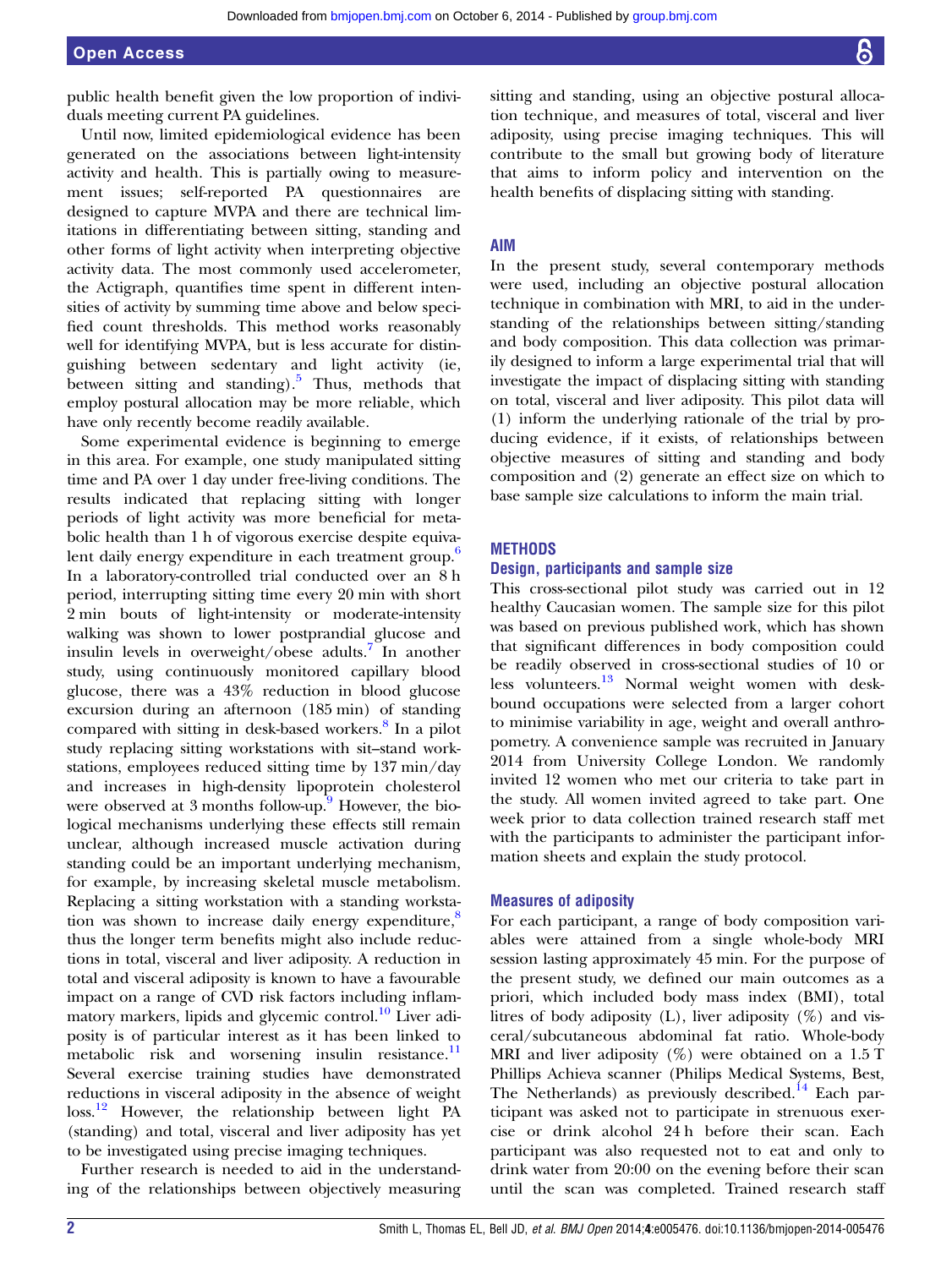measured participants' height and weight from which BMI was calculated in kg/ $m^2$ .

## Free-living activity

Immediately after MRI, an ActivPal accelerometer/ inclinometer device ([http://www.paltechnologies.com/\)](http://www.paltechnologies.com/) was attached to the participants' thigh mid-way between their right hip and knee and covered with waterproof Tegaderm dressing. The ActivPal classifies an individual's free-living activity into periods spent sitting, standing and walking, which it has been validated for. $^{15}$  The ActivPal's inclinometer and its unique positioning on the thigh allows the device to distinguish between sitting and standing using proprietary algorithms, which previous objective PA monitors have been unable to do. The device was worn all day every day (participants were instructed to wear the device during sleep and bathing) for seven full consecutive days. Bespoke software provided by Paltech was used to categorise activity periods into sitting/lying, standing and stepping, in addition to providing average daily step count. The data are presented as average daily waking time in hours per day (classified as 7:00 to 23:59) spent sitting, standing and stepping.

Written informed consent was obtained from all participants.

### Analysis

Characteristics of the study population, average daily time spent sitting, standing and walking and the main body composition outcomes were summarised using descriptive statistics. We performed Pearson correlations to examine associations between different activity categories and the body composition data. For illustrative purposes, we also created a standing:sitting ratio and derived two groups based on the median split (high and low). Independent t tests were performed to compare the main body composition outcomes between groups of high and low standing:sitting ratio. We extracted the partial  $\mathbb{R}^2$  statistic from the correlation between sitting time and liver adiposity to inform a power calculation to provide a sample size for the main trial.

#### RESULTS

Of the 12 women who took part, all provided valid MRI and ActivPal data. The volunteers had a mean age of 30.9±6.1 years, a mean BMI of 22.9±3.4 and achieved an average of 9993±5146 steps a day (table 1 contains all descriptive statistics for the study sample). On average, participants spent  $12.7\pm1.3$  h a day sitting,  $3.2\pm0.9$  h a day standing,  $1.8\pm0.8$  h a day stepping and the remainder in sleep.

There were significant correlations between average daily sitting and liver adiposity and visceral/subcutaneous abdominal fat ratio (r=0.66 and 0.64, respectively; see online supplementary file 1 for scatter plots between sitting and body composition outcomes); standing:sitting

| Descriptive statistics of study sample<br>Table 1 |                 |                       |
|---------------------------------------------------|-----------------|-----------------------|
| <b>Variable</b>                                   | Mean/SD         | Range                 |
| Age                                               | $30.9 \pm 6.1$  | $24 - 45$             |
| BMI ( $kg/m2$ )                                   | $22.9 \pm 3.4$  | $18.1 - 28.1$         |
| Total body adipose tissue (L)                     | $24.1 \pm 9.9$  | $13.2 - 44.4$         |
| Liver adiposity (%)                               | $0.52 \pm 0.73$ | $0.12 - 2.56$         |
| Visceral/subcutaneous                             | $0.25 \pm 0.09$ | $0.13 - 0.38$         |
| abdominal fat ratio                               |                 |                       |
| Average sitting time (h/day)                      | $12.7 \pm 1.3$  | $11.0 - 15.0$         |
| Average standing time (h/day)                     | $3.2 \pm 0.9$   | $1.4 - 4.4$           |
| Average stepping (h/day)                          | $1.8 + 0.8$     | $0.6 - 3.1$           |
| Average daily step count                          |                 | 9993±5146 2918-19 995 |
| Average daily energy                              | $24.4 + 2.3$    | $22.6 - 30.2$         |
| expenditure (MET-h)                               |                 |                       |
| $n = 12$ .                                        |                 |                       |
| BMI, body mass index.                             |                 |                       |

ratio was moderately correlated with liver adiposity and visceral/subcutaneous abdominal fat ratio (r=−0.53 and −0.45); average daily step count was moderately correlated with liver adiposity, total adiposity and visceral/subcutaneous abdominal fat ratio (r=−0.45, −0.46 and −0.51, respectively; table 2). Scatter plots of these associations are presented as [supplementary material](http://bmjopen.bmj.com/lookup/suppl/doi:10.1136/bmjopen-2014-005476/-/DC1) (see online supplementary figures S1–S4). We observed weak associations between all activity categories with BMI. [Figure 1](#page-3-0) presents comparisons between groups of high and low standing:sitting ratio in relation to the main body composition outcomes. A higher ratio of standing: sitting was consistently associated with lower levels of adiposity. Since the observed associations with sitting may have been influenced by vigorous exercise, we performed sensitivity analyses that removed two participants recording over 15 000 steps (indicative of vigorous exercise). In these analyses (n=10), the associations between sitting and adiposity remained largely unchanged; average daily sitting remained associated with liver adiposity (r=0.65, p=0.043) and visceral/subcutaneous abdominal fat ratio (r=0.73, p=0.017).

### Power calculation

A power calculation was carried out in G-Power to provide a sample size for the main trial. The calculation

|                                                                                                           |            |                                               |           | <b>Table 2</b> Correlations between ActivPal and MRI measures |
|-----------------------------------------------------------------------------------------------------------|------------|-----------------------------------------------|-----------|---------------------------------------------------------------|
|                                                                                                           | <b>BMI</b> | <b>Total</b><br>adiposity Liver fat fat ratio |           | <b>Visceral/</b><br>subcutaneous<br>abdominal                 |
| Sitting                                                                                                   | $-0.09$    | 0.10                                          | $0.66*$   | $0.64*$                                                       |
| Stand:sit ratio                                                                                           | 0.24       | 0.08                                          | $-0.53$ t | $-0.45$                                                       |
| Average step $-0.22$ $-0.46$<br>count                                                                     |            |                                               | $-0.45$   | $-0.51$ <sup>+</sup>                                          |
| $n=12$ ; Data are Pearson correlations (r). $\text{*}p<0.05$ ; $\text{+}p<0.1$ .<br>BMI, body mass index. |            |                                               |           |                                                               |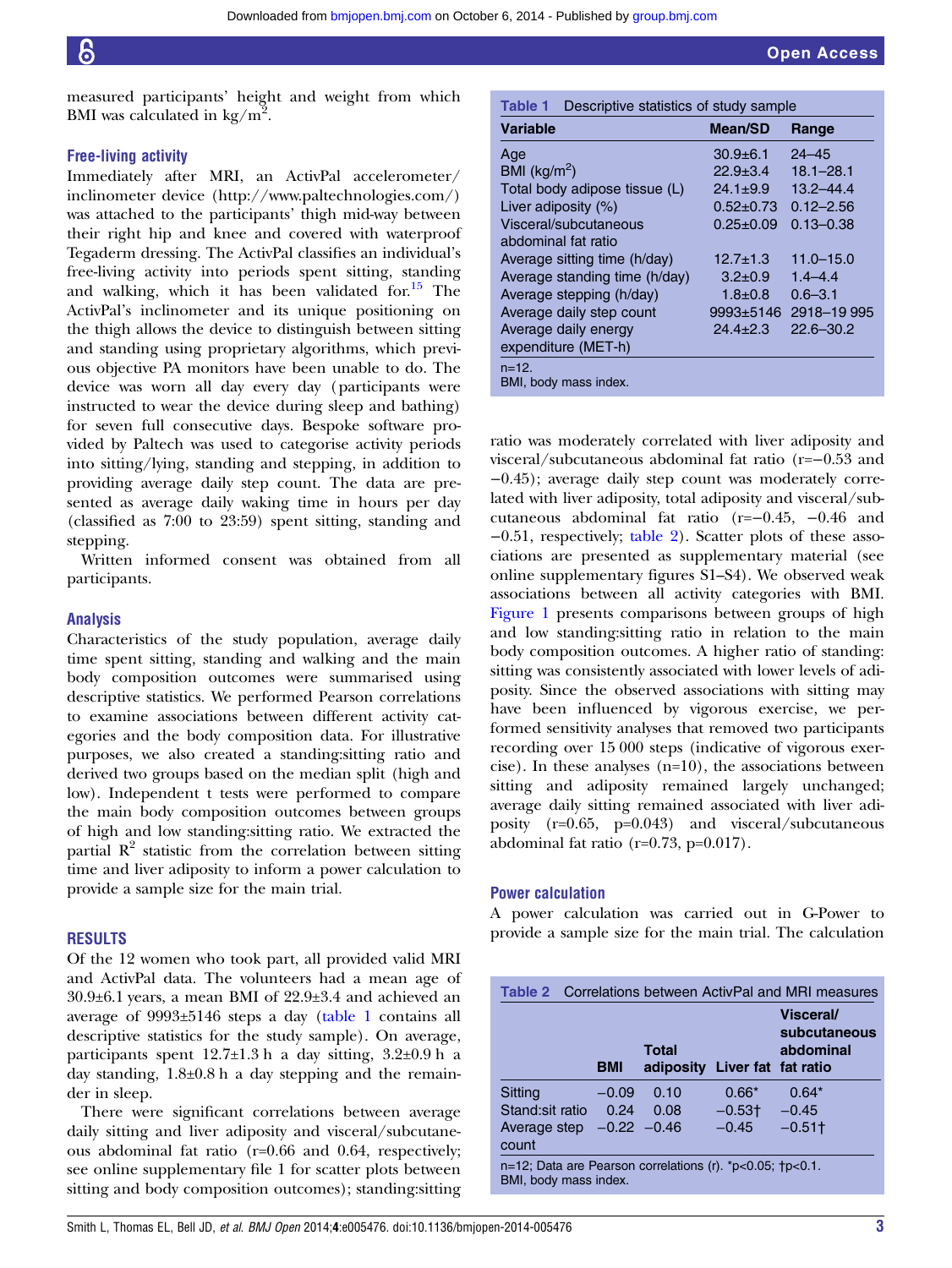# <span id="page-3-0"></span>Open Access

Figure 1 (A) Body mass index; (B), total adipose fat (L); (C) liver fat (%); (D) visceral/subcutaneous abdominal fat ratio; n=12. The high:low cut point was  $\geq 0.27$ .



was based on the correlation between sitting time and liver fat: per 1 h/day sitting was associated with 0.48 (SE 0.17) unit increase in liver fat (partial  $R^2=0.43$ ). In G-power this equates to an effect size  $f^2=0.75$ , and suggests that a sample size of 20 per group would provide us with 95% power at 5% significance level (two-tailed) to detect differences.

# **DISCUSSION**

The aim of the present study was to investigate the association between objectively measured sitting and standing, using a postural allocation technique (an accelerometer/inclinometer attached to the participant's thigh mid-way between the hip and the knee), with MRI-assessed body composition. Average daily sitting time was associated with liver adiposity and visceral/subcutaneous abdominal fat ratio. Previous studies have attempted to investigate these associations, but without the benefit of the existing gold standard techniques for body composition or full postural allocation measurements. In a recent study using CT, self-reported leisure-time sitting was associated with pericardial fat, but not with any other fat depots.<sup>16</sup> We have previously reported associations between objectively assessed sedentary time (Actigraph) and pericardial fat although the relationship did not persist after adjusting for MVPA.<sup>[17](#page-4-0)</sup> Numerous studies have been carried out to investigate the relationship between sedentary time and BMI in adults and found mixed results. For example, one study carried out in a sample of 881 adults residing in Australia found no significant relationship between change in participant-reported TV viewing time and change in BMI, although a cross-sectional association was found between TV viewing time and BMI at baseline, in women only.<sup>18</sup> In another study carried out in a sample of 3127 adults residing in southern France, participant-reported TV viewing time was associated with  $\overline{BMI}$  in both sexes.<sup>[19](#page-4-0)</sup> In the Whitehall II prospective study, BMI predicted sitting time at follow-up but the

converse was not found. $20$  Conflicting findings may be partially explained by the fact that BMI is a poor indicator of adiposity. Moreover, participants may not be able to recall TV viewing time accurately and TV viewing time may be a poor indicator of total sitting.

In comparison to previous research the present study used precise objective measures of sitting time and body composition. Interestingly, a higher ratio of standing: sitting was associated with lower levels of total and liver adiposity and visceral/subcutaneous fat ratio, providing preliminary cross-sectional evidence of the potential influence of light PA (standing) on body composition. These findings, although using a more proximal outcome, support previous literature that has found selfreported standing time is inversely related to CVD mortality in adults. $21$ 

The present pilot study found weak associations between all activity categories and BMI. BMI is a poor measure of adiposity in comparison to MRI since it cannot distinguish between visceral and subcutaneous fat depots. Since visceral and ectopic fat are thought to be more detrimental to health than subcutaneous, $^{10}$  <sup>11</sup> it is important to distinguish between different types of fat. Furthermore, the numerator in the BMI calculation 'total body weight' does not distinguish between lean and fat mass. Therefore, an individual with high levels of lean mass may be classified as having a high BMI; whereas an individual who is of normal weight but has excess body fat may be classified as having a normal BMI. This might partly explain why several exercise training studies have demonstrated reductions in visceral adiposity in the absence of weight loss.<sup>[12](#page-4-0)</sup>

The data collection protocol and tools used within this small pilot study are feasible and can be implemented into the subsequent experimental trial; a 100% response rate was achieved and no participant dropped out of the study. Moreover, all participants provided a full ActivPal dataset (seven complete days) and adhered to the wear protocol. However, it should be noted that the subsequent experimental trial will require two identical data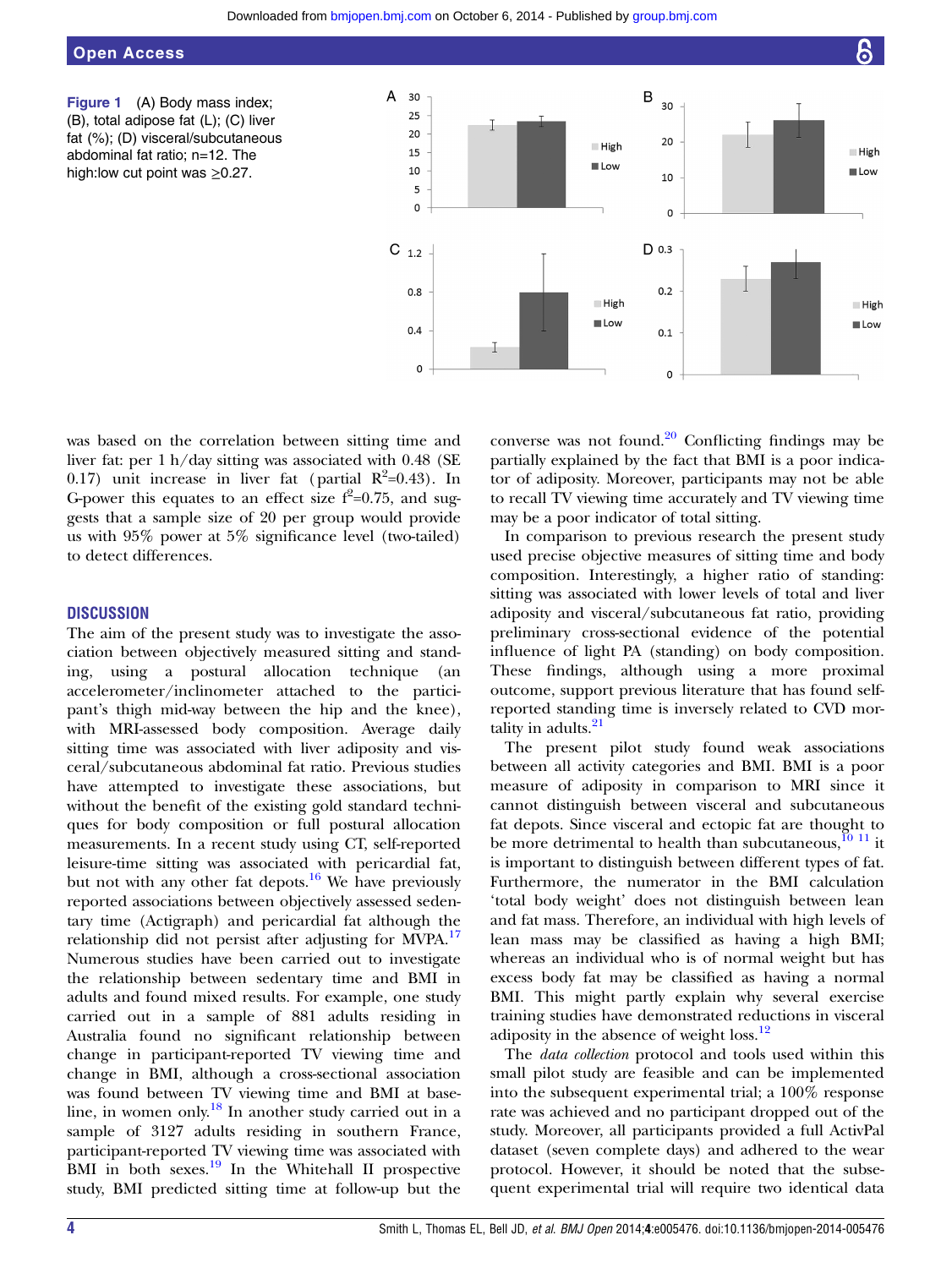<span id="page-4-0"></span>collection sessions to assess the impact of displacing sitting with standing on body composition.

It was not feasible to make multiple statistical adjustments in our analyses owing to the small sample size, thus associations between sitting and adiposity may have been confounded by vigorous exercise. However, we selected a homogeneous sample and the removal of two highly active participants in our sample did not change the results. Given the cross-sectional nature of this pilot study the direction of the observed associations remains unknown. Moreover, the representativeness of the findings is limited owing to the small sample size of healthy Caucasian women residing in London. However, the aim of this pilot study was to provide novel data to support the underlying rationale and generate a sample size for a subsequent experimental trial.

Inclusion criteria for the experimental trial, that this pilot study was carried out to inform, will be overweight/obesity. We will use a number of biomedical outcomes in the main trial including body composition (MRI), and biochemical risk markers (lipids, inflammatory markers, glucose).

#### **CONCLUSION**

This pilot study has provided preliminary evidence of the strong relationships between objectively measured sitting and standing (an accelerometer/inclinometer attached to the participant's thigh mid-way between the hip and the knee) and precise measures of body composition.

Contributors LS and MH designed the study. All authors contributed to development of the study protocol. LS and MH drafted the manuscript. ELT and JDB assisted in drafting the manuscript. All authors read and approved the final manuscript.

Funding This research received no specific grant from any funding agency in the public, commercial or not-for-profit sectors.

Competing interests LS is supported by the National Institute for Health Research's School for Public Health Research. MH is supported by the British Heart Foundation (RE/10/005/28296).

Patient consent Obtained.

Ethics approval Hammersmith Research Ethics Committee (ref nos: 07/ Q0411/19 and 06/Q0411/173).

Provenance and peer review Not commissioned; externally peer reviewed.

Data sharing statement No additional data are available.

Open Access This is an Open Access article distributed in accordance with the Creative Commons Attribution Non Commercial (CC BY-NC 4.0) license, which permits others to distribute, remix, adapt, build upon this work noncommercially, and license their derivative works on different terms, provided the original work is properly cited and the use is non-commercial. See: [http://](http://creativecommons.org/licenses/by-nc/4.0/) [creativecommons.org/licenses/by-nc/4.0/](http://creativecommons.org/licenses/by-nc/4.0/)

#### **REFERENCES**

- 1. Grøntved A, Hu FB. Television viewing and risk of type 2 diabetes, cardiovascular disease, and all-cause mortality: a meta-analysis. JAMA 2011;305:2448–55.
- 2. Stamatakis E, Hamer M, Tilling K, et al. Sedentary time in relation to cardio-metabolic risk factors: differential associations for self-report vs accelerometry in working age adults. Int J Epidemiol 2012;41:1328–37.
- 3. Kinmonth AL, Wareham NJ, Hardeman W, et al. Efficacy of a theory-based behavioural intervention to increase physical activity in an at-risk group in primary care (ProActive UK): a randomised trial. Lancet 2008;371:41–8.
- 4. Pavey TG, Taylor AH, Fox KR, et al. Effect of exercise referral schemes in primary care on physical activity and improving health outcomes: systematic review and meta-analysis. BMJ 2011;343: d6462.
- 5. Kozey-Keadle S, Libertine A, Lyden K, et al. Validation of wearable monitors for assessing sedentary behavior. Med Sci Sports Exerc 2011;43:1561–7.
- Duvivier BM, Schaper NC, Bremers MA, et al. Minimal intensity physical activity (standing and walking) of longer duration improves insulin action and plasma lipids more than shorter periods of moderate to vigorous exercise (cycling) in sedentary subjects when energy expenditure is comparable. PLoS ONE 2013;8:e55542.
- 7. Dunstan DW, Kingwell BA, Larsen R, et al. Breaking up prolonged sitting reduces postprandial glucose and insulin responses. Diabetes Care 2012;35:976–83.
- 8. Buckley JP, Mellor DD, Morris M, et al. Standing-based office work shows encouraging signs of attenuating post-prandial glycaemic excursion. Occup Environ Med 2014;71:109–11.
- 9. Alkhajah TA, Reeves MM, Eakin EG, et al. Sit-stand workstations: a pilot intervention to reduce office sitting time. Am J Prev Med 2012;43:298–303.
- 10. Pou KM, Massaro JM, Hoffmann U, et al. Visceral and subcutaneous adipose tissue volumes are cross-sectionally related to markers of inflammation and oxidative stress: the Framingham Heart Study. Circulation 2007;116:1234–41.
- 11. Koska J, Stefan N, Permana PA, et al. Increased fat accumulation in liver may link insulin resistance with subcutaneous abdominal adipocyte enlargement, visceral adiposity, and hypoadiponectinemia in obese individuals. Am J Clin Nutr 2008;87:295-302.
- 12. Lee S, Kuk JL, Davidson LE, et al. Exercise without weight loss is an effective strategy for obesity reduction in obese individuals with and without type 2 diabetes. J Appl Physiol 2005;99:1220-5.
- 13. Ostberg JE, Thomas EL, Hamilton G, et al. Excess visceral and hepatic adipose tissue in Turner syndrome determined by magnetic resonance imaging: estrogen deficiency associated with hepatic adipose content. J Clin Endocrinol Metab 2005;90:2631–5.
- 14. Thomas EL, Hamilton G, Patel N, et al. Hepatic triglyceride content and its relation to body adiposity: a magnetic resonance imaging and proton magnetic resonance spectroscopy study. Gut 2005;54:122–7.
- 15. Grant M, Ryan C, Tigbe W, et al. The validation of a novel activity monitor in the measurement of posture and motion during everyday activities. Br J Sports Med 2006;40:992–97.
- 16. Larsen BA, Allison MA, Kang E, et al. Associations of physical activity and sedentary behavior with regional fat deposition. Med Sci Sports Exerc 2014;46:520–8.
- 17. Hamer M, Venuraju SM, Urbanova L, et al. Physical activity, sedentary time, and pericardial fat in healthy older adults. Obesity (Silver Spring) 2012;20:2113–17.
- 18. Crawford DA, Jeffery RW, French SA. Television viewing, physical inactivity and obesity. Int J Obes 1999;23:437–40.
- 19. Cournot M, Ruidavets JB, Marquie JC, et al. Environmental factors associated with body mass index in a population of Southern France. Eur J Cardiovasc Prev Rehabil 2004;11:291–7.
- 20. Pulsford RM, Stamatakis E, Britton AR, et al. Sitting behavior and obesity: evidence from the Whitehall II study. Am J Prev Med 2013;44:132–8.
- 21. Katzmarzyk PT. Standing and mortality in a prospective cohort of Canadian adults. Med Sci Sports Exerc 2014;46:940–6.